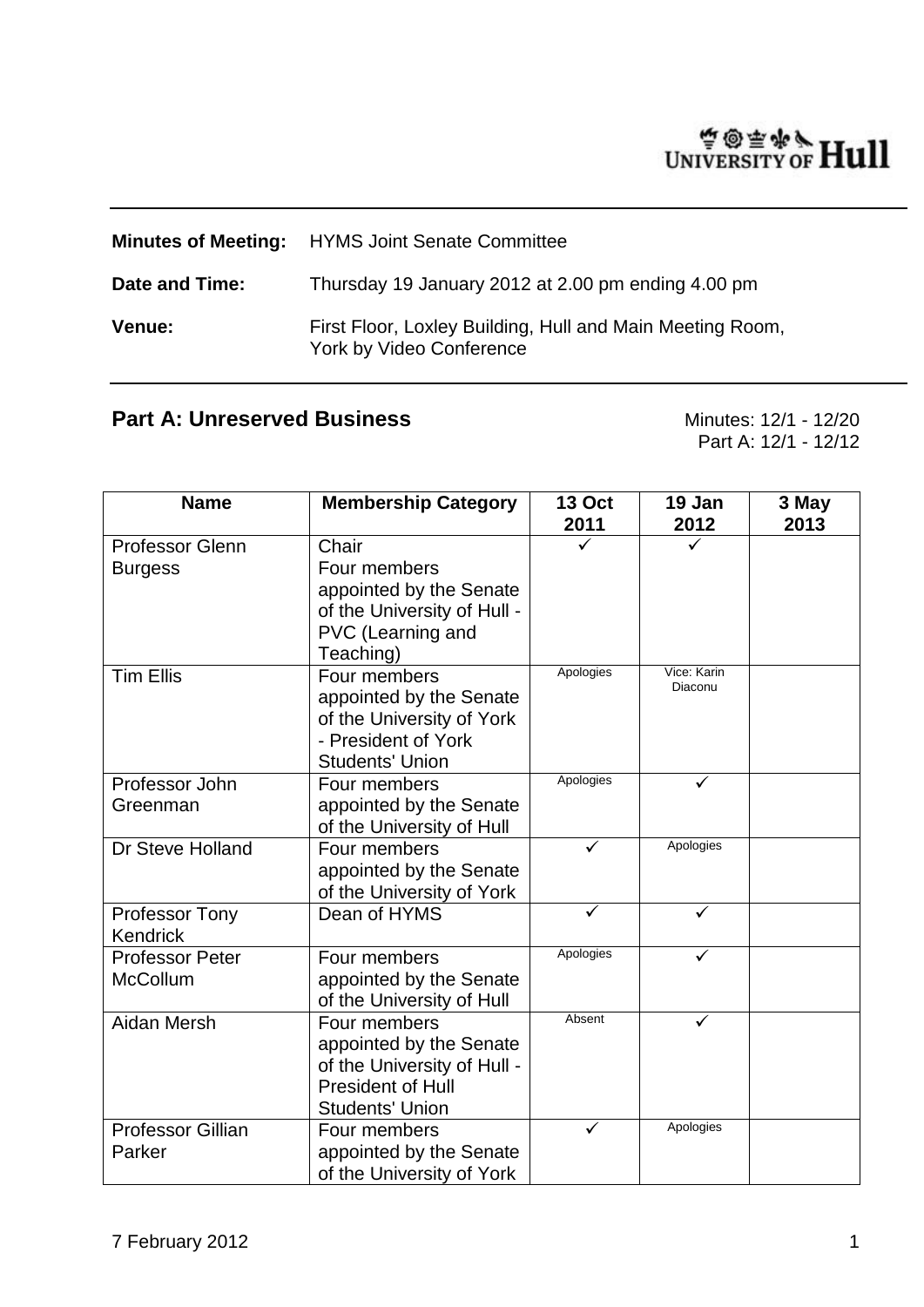| <b>Professor Trevor</b><br>Sheldon | Four members<br>appointed by the Senate<br>of the University of York | Apologies |  |
|------------------------------------|----------------------------------------------------------------------|-----------|--|
|                                    | - Deputy Vice-                                                       |           |  |
|                                    | Chancellor                                                           |           |  |

\_\_\_\_\_\_\_\_\_\_\_\_\_\_\_\_\_\_\_\_\_\_\_\_\_\_\_\_\_\_\_\_\_\_\_\_\_\_\_\_\_\_\_\_\_\_\_\_\_\_\_\_\_\_\_\_\_\_\_\_\_\_\_\_\_\_\_\_\_\_\_\_\_\_\_\_\_\_\_\_\_\_\_\_\_\_\_\_\_\_\_\_\_\_\_\_\_\_\_\_\_\_\_\_\_\_\_\_

In attendance:

| <b>Stuart Gilkes</b>  | Secretary                                       |
|-----------------------|-------------------------------------------------|
| <b>Grace Dalley</b>   | Deputy Secretary (Hull)                         |
| Dr Giles Davidson     | Head of Administration (HYMS)                   |
| Kate Dodd             | Academic Registrar (York)                       |
| <b>Rosemary Royds</b> | Manager, Student Administrative Services (York) |

# **Action**

#### **12/1 Declarations**

(a) Reserved Business

Items contained in Part B of the agenda were reserved items of business within the definition in Ordinance 31.

(b) Members' Interests

Members were invited to declare if they had any personal or pecuniary interest, direct or indirect, in any item on the agenda under Standing Orders.

Professor P McCollum declared his son is a registered student on the HYMS MBBS programme, Year 5.

(c) Starred Items

No items on the agenda were unstarred.

#### **12/2 Minutes**

The minutes, Part A, of the meeting of the Committee held on 13 October 2011 were approved as a correct record and signed by the Chair.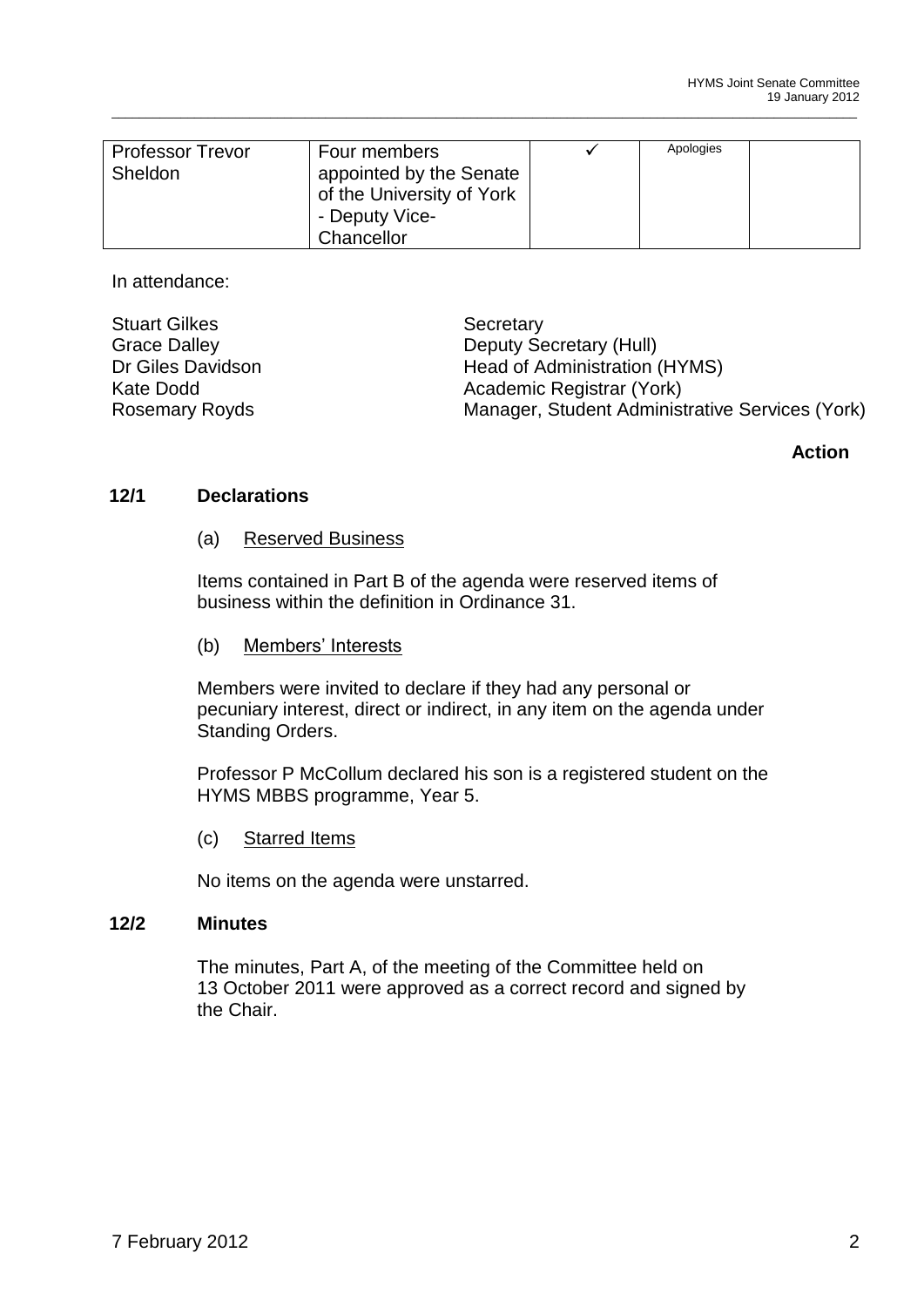# **12/3 Matters Arising**

(a) Action Summary

The Action Summary was received.

(b) Minute 11/28: Regulations to govern PhD or MD by Publication

\_\_\_\_\_\_\_\_\_\_\_\_\_\_\_\_\_\_\_\_\_\_\_\_\_\_\_\_\_\_\_\_\_\_\_\_\_\_\_\_\_\_\_\_\_\_\_\_\_\_\_\_\_\_\_\_\_\_\_\_\_\_\_\_\_\_\_\_\_\_\_\_\_\_\_\_\_\_\_\_\_\_\_\_\_\_\_\_\_\_\_\_\_\_\_\_\_\_\_\_\_\_\_\_\_\_\_\_

See Minute 12/5 (a) below.

#### (c) Minute 11/32: Review of HYMS Governance

It was reported that the meeting originally convened by the Head of Administration, with the Registrars of Hull and York, in November 2011 had been unavoidably delayed until 9 February 2012. Thereafter, resolution of the Governance Review was anticipated.

#### **12/4 Chair's Unreserved Business**

There was no Chair's Unreserved Business.

#### **12/5 Chair's Action**

(a) Regulations to govern PhD or MD by Publication

Confirmation was received of the approval of these Regulations and the minor corrections made in consequence of the discussion of the previous meeting.

(copy attached to the Official Record as Appendix I)

# **12/6 HYMS Joint Learning and Teaching Committee**

(a) Minutes (Part A) of the HYMS Joint Learning and Teaching Committee meeting held on 24 November 2011

The Committee received the minutes (Part A) of the HYMS Joint Learning and Teaching Committee held on 24 November 2011.

It was reported that initial discussions had resulted in York's Academic Integrity Tutorial being made available to HYMS students rather than making the Tutorial compulsory.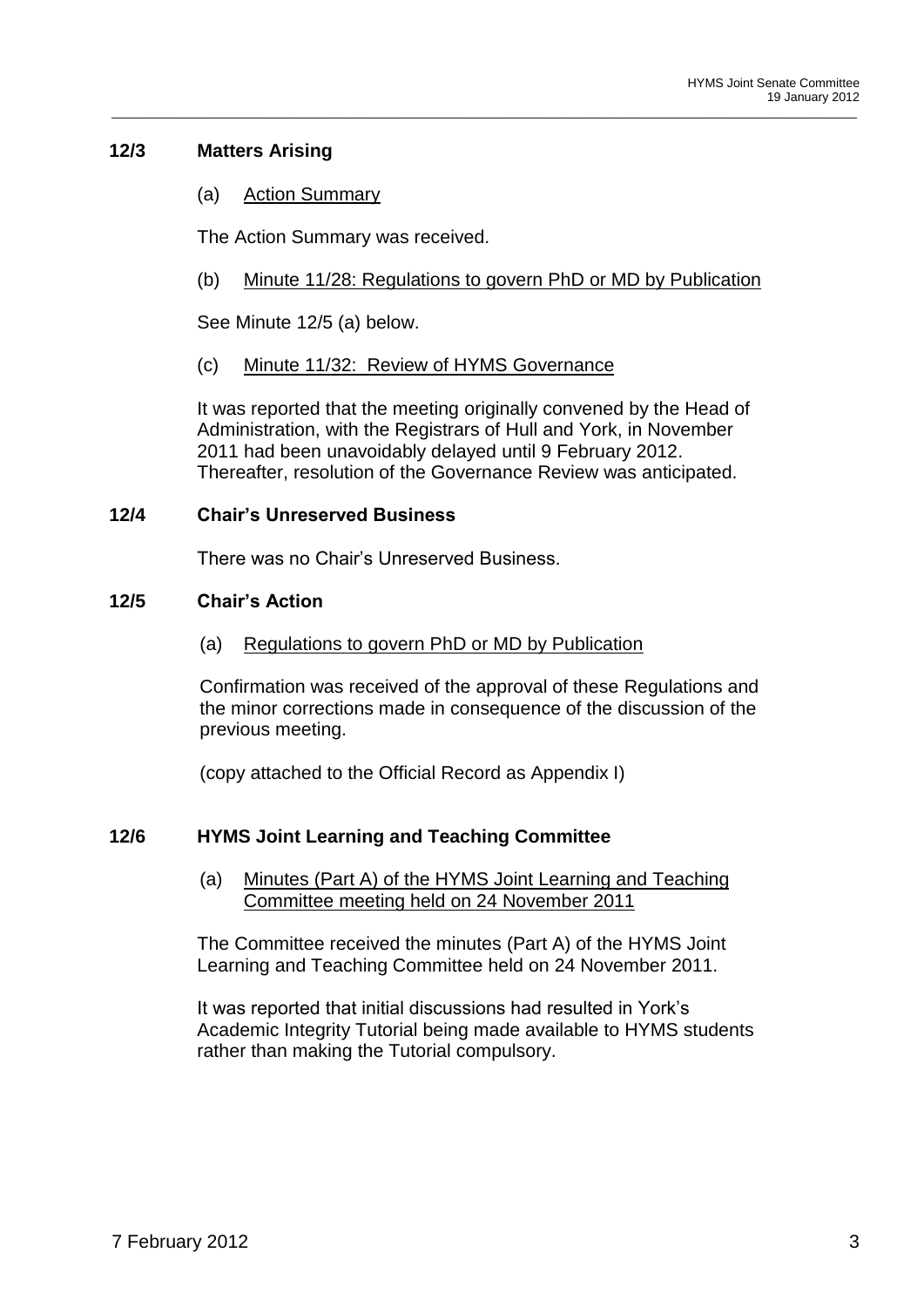#### (b) Opportunity to discuss HYMS Joint Learning and Teaching Committee approach to the NSS and PRES reports

\_\_\_\_\_\_\_\_\_\_\_\_\_\_\_\_\_\_\_\_\_\_\_\_\_\_\_\_\_\_\_\_\_\_\_\_\_\_\_\_\_\_\_\_\_\_\_\_\_\_\_\_\_\_\_\_\_\_\_\_\_\_\_\_\_\_\_\_\_\_\_\_\_\_\_\_\_\_\_\_\_\_\_\_\_\_\_\_\_\_\_\_\_\_\_\_\_\_\_\_\_\_\_\_\_\_\_\_

# **RESOLVED:**

That the Action Plans endorsed by HYMS Joint Learning & Teaching Committee toward both the National Student Survey and the Postgraduate Research Evaluation Survey be approved.

# **12/7 Revised HYMS Joint Learning and Teaching Terms of Reference**

The Terms of Reference and Constituency of Membership, as proposed by HYMS Joint Learning and Teaching Committee, were received.

# **RESOLVED:**

That the change to the first Term of Reference as recommended by HYMS Joint Learning & Teaching Committee, "To examine (rather than see) and approve new HYMS programmes and major modifications to existing HYMS programmes" be approved.

It was noted that HYMS was re-structuring and in the process of making new appointments.

# **RESOLVED:**

That the following changes to the HYMS' attendees be approved:

- 1. Replace the Academic Director, Postgraduate Centre with the Chair of the HYMS Postgraduate Research Board
- 2. Replace the Quality & Standards Officer with the Academic Lead
- 3. Replace the Undergraduate Dean with the Deputy Dean (Education) for HYMS

# **12/8 HYMS Joint Learning and Teaching Committee Workplan 2011/12**

The Committee received the proposed workplan for 2011/12.

# **RESOLVED:**

That the workplan be approved (copy attached to the Official Record as Appendix II).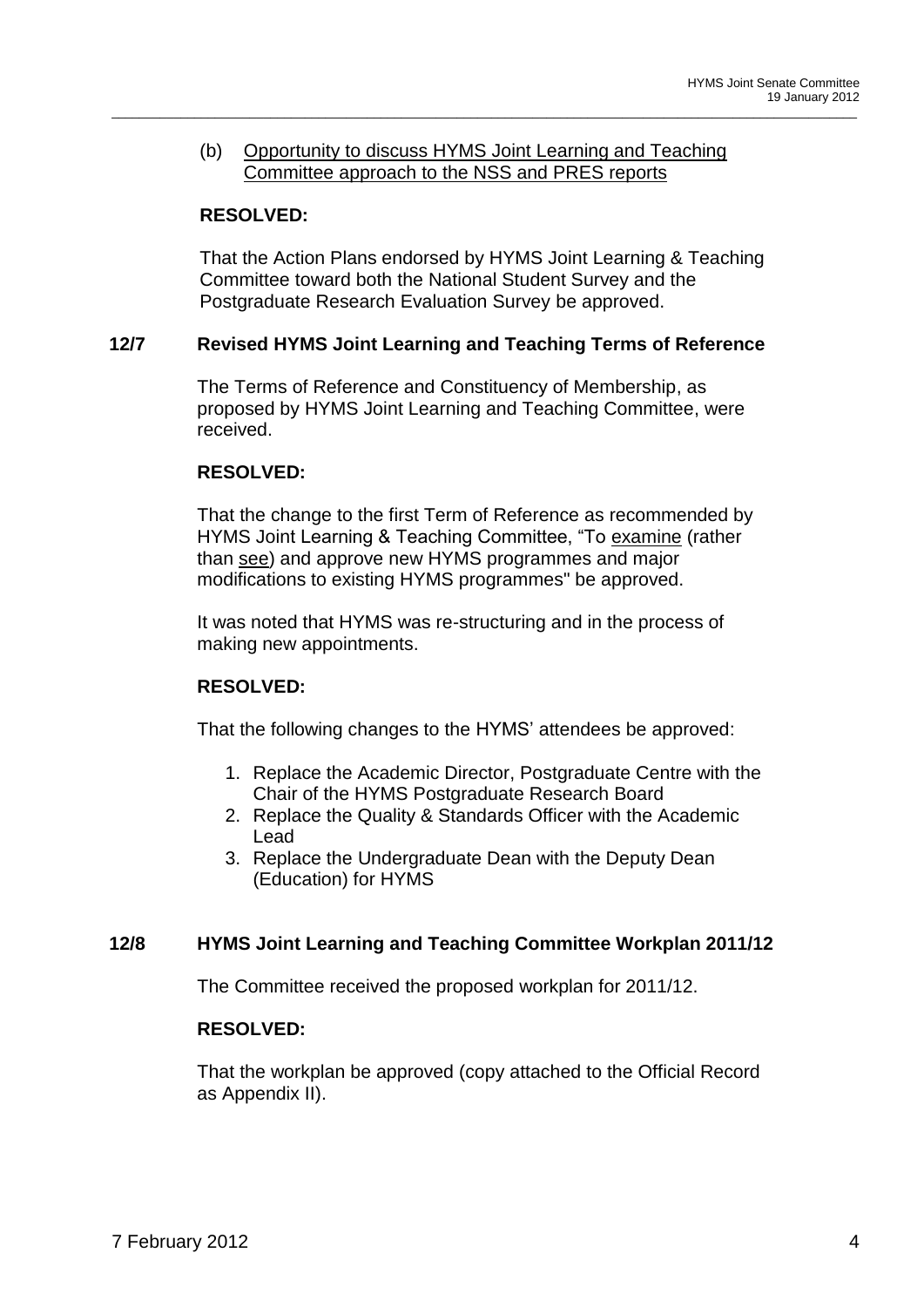# **12/9 Changes to Regulations and Codes of Practice as recommended by HYMS Joint Learning and Teaching Committee**

The Committee received the following Codes of Practice and Regulations from HYMS Joint Learning & Teaching Committee which were recommended to the Committee for approval.

\_\_\_\_\_\_\_\_\_\_\_\_\_\_\_\_\_\_\_\_\_\_\_\_\_\_\_\_\_\_\_\_\_\_\_\_\_\_\_\_\_\_\_\_\_\_\_\_\_\_\_\_\_\_\_\_\_\_\_\_\_\_\_\_\_\_\_\_\_\_\_\_\_\_\_\_\_\_\_\_\_\_\_\_\_\_\_\_\_\_\_\_\_\_\_\_\_\_\_\_\_\_\_\_\_\_\_\_

# **RESOLVED:**

That all uses of the word "per" should be replaced with "in accordance with."

# **(a) Code of Practice: Student Research Misconduct**

#### **RESOLVED:**

| That that the following points be clarified and that the Code of |  |
|------------------------------------------------------------------|--|
| Practice be re-submitted to a future meeting:                    |  |

**Head of Administration, HYMS**

**Head of** 

- (i) The barrister or solicitor referred to in paragraph 6.2 should be neutral if they attend the proceedings
- (ii) Review of the Code of Practice to absorb the advice of the Solicitors of the Universities of Hull and York

# **(b) Regulations for MPhil and PhD by thesis**

# **RESOLVED:**

That the regulations for MPhil and PhD by thesis be approved subject to the following minor adjustments to the wording: **Administration, HYMS**

"An extended period of study will require the payment of tuition fees at the rate set for that *year. There* will normally be no rebate for early submission (page 2, paragraph 5)."

The permitted duration of the completion of training credits should be cross referred to the Code of Practice on Research Degrees: Termination of programme (page 3, paragraph 7 (ii) of Regulations for MPhil and PhD by thesis).

*Postgraduate Research Board* (rather than "office", page 6, paragraph 13 (i) and page 8, paragraph 16 (i)).

Addition of, "Once submitted to the examiner, the thesis cannot be recalled" (page 6, paragraph 13 (i)).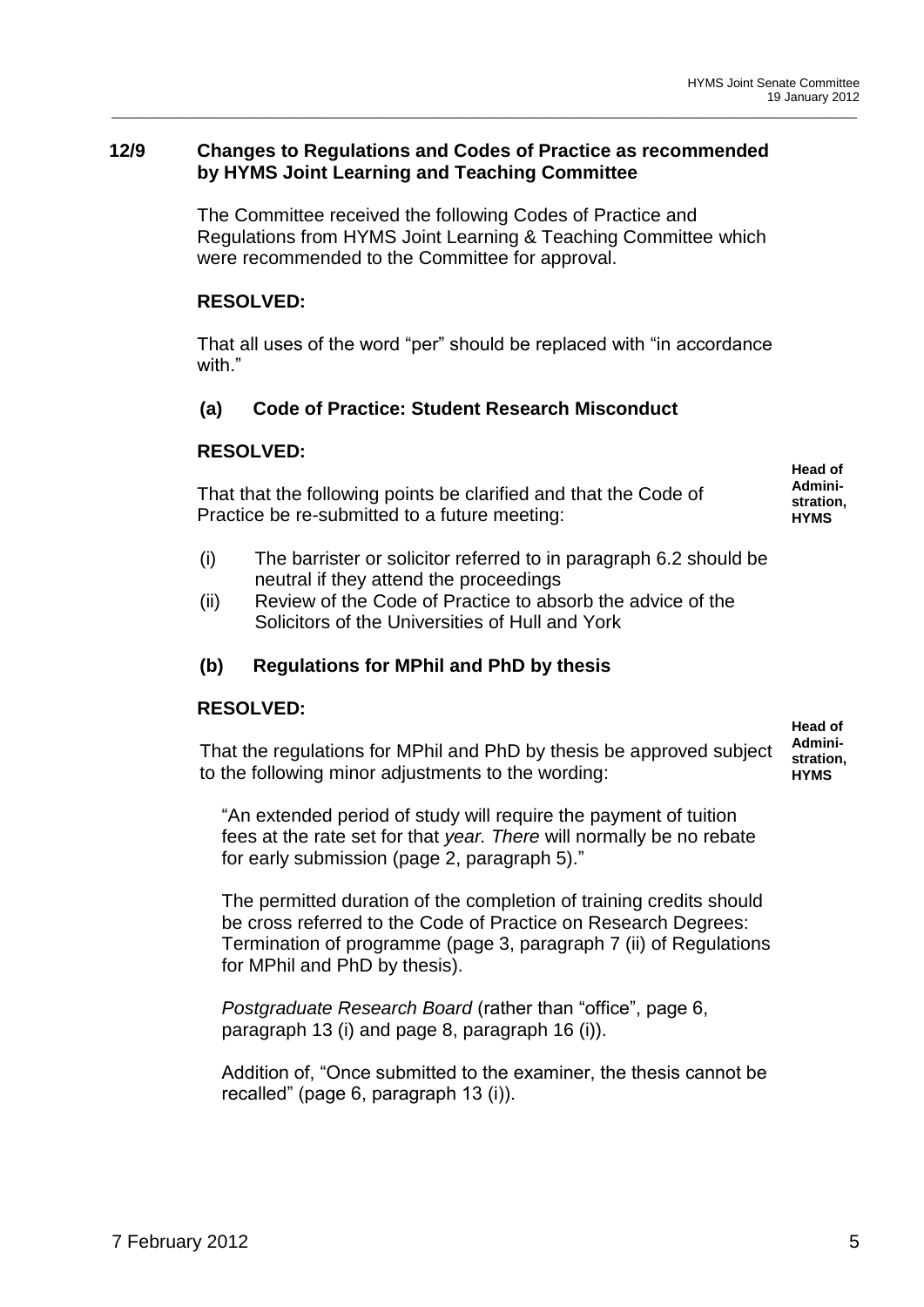"HYMS Joint Senate *Committee* (page 6, paragraph 13 (iii) and page 8, paragraph 16 (ii))."

\_\_\_\_\_\_\_\_\_\_\_\_\_\_\_\_\_\_\_\_\_\_\_\_\_\_\_\_\_\_\_\_\_\_\_\_\_\_\_\_\_\_\_\_\_\_\_\_\_\_\_\_\_\_\_\_\_\_\_\_\_\_\_\_\_\_\_\_\_\_\_\_\_\_\_\_\_\_\_\_\_\_\_\_\_\_\_\_\_\_\_\_\_\_\_\_\_\_\_\_\_\_\_\_\_\_\_\_

"Resubmission *for* PhD following award of a Masters (page 9, paragraph 17)."

(Amended copy attached to the Official Record as Appendix III.)

# **(c) Code of Practice: Chairing Viva Voce Examinations for Research degree by Thesis / Published Work**

#### **RESOLVED:**

That the Code of Practice: Chairing Viva Voce Examinations for Research degree by Thesis/Published Work be approved subject to the following minor adjustments to the wording:

**Head of Administration, HYMS**

"Centres" rather than "departments and centres" (page 1, paragraph 4.1 (i)).

"HYMS Board of Studies" rather than "JL&TC" (page 1, paragraph 4.1 (iii)).

(Amended copy attached to the Official Record as Appendix IV.)

#### **(d) Code of Practice: Postgraduate Admissions for HYMS Programmes Governed Jointly by the University of Hull and the University of York**

# **RESOLVED:**

That the Code of Practice: Postgraduate Admissions for HYMS Programmes Governed Jointly by the University of Hull and the University of York be approved.

**Head of Administration, HYMS**

(Copy attached to the Official Record as Appendix III.)

# **(e) Code of Practice on Academic and Fitness to Practice Appeals**

#### **RESOLVED:**

That the following points be addressed and that the Code of Practice be re-submitted to a future meeting:

- (i) Review of the Code of Practice to absorb the advice of the Solicitors of the Universities of Hull and York.
- (ii) Change of typographical error to read as "Code *of* Practice" (page 1, paragraph 4(a)).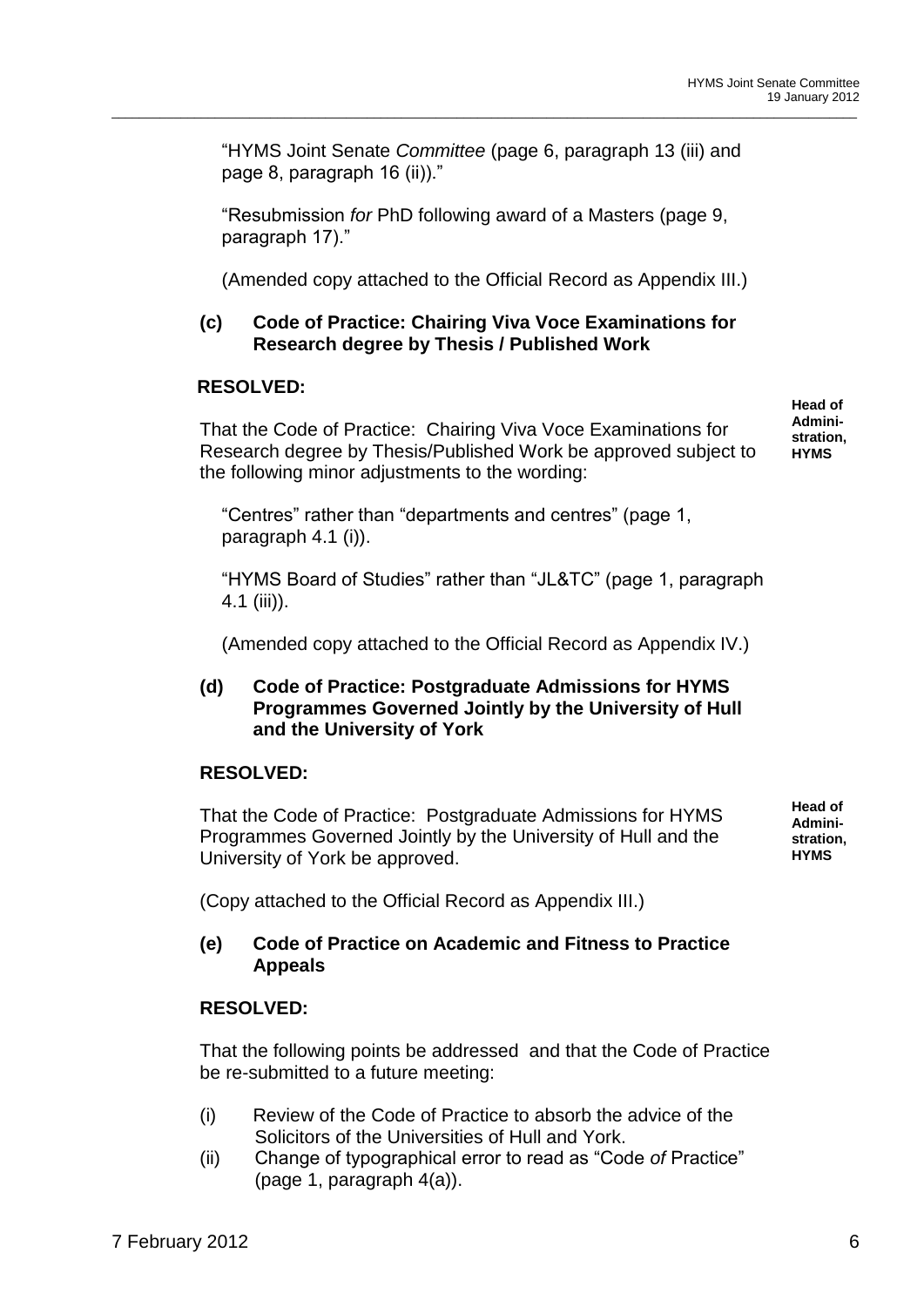(iii) Change of typographical error to read as "The Chair of *the*  relevant academic committee or board (page 8, paragraph17 (c) and (d)).

\_\_\_\_\_\_\_\_\_\_\_\_\_\_\_\_\_\_\_\_\_\_\_\_\_\_\_\_\_\_\_\_\_\_\_\_\_\_\_\_\_\_\_\_\_\_\_\_\_\_\_\_\_\_\_\_\_\_\_\_\_\_\_\_\_\_\_\_\_\_\_\_\_\_\_\_\_\_\_\_\_\_\_\_\_\_\_\_\_\_\_\_\_\_\_\_\_\_\_\_\_\_\_\_\_\_\_\_

# **(f) Code of Practice on Suspension of Registration for Postgraduate Students**

# **RESOLVED:**

That the Code of Practice on Suspension of Registration for Postgraduate Students be approved (copy attached to the Official Record as Appendix VI).

The Committee expressed its gratitude to Dr Sarah Elton, Dr Kit Fan, HYMS Board of Studies and HYMS Joint Learning & Teaching Committee for their work in drafting and considering these Regulations and Codes of Practice.

# **12/10 HYMS Action Plan Exploring Ethnicity and Examinations**

The Committee received the HYMS Action Plan Exploring Ethnicity and Examinations.

It was noted that the primary goal was to provide all struggling students with adequate support.

The Committee thanked all the participants involved in drafting the report for their work.

# **RESOLVED:**

The Committee wished to support the Action points noted in the report.

# **12/11 Any Other Unreserved Business**

# Valediction

The Committee wished to thank Professor Trevor Sheldon for all his work and commitment to the Committee as well as his work with HYMS.

# **12/12 Date of next meeting**

Members were asked to note that the next meeting would be held on Thursday 3 May 2012 at 10.00 am.